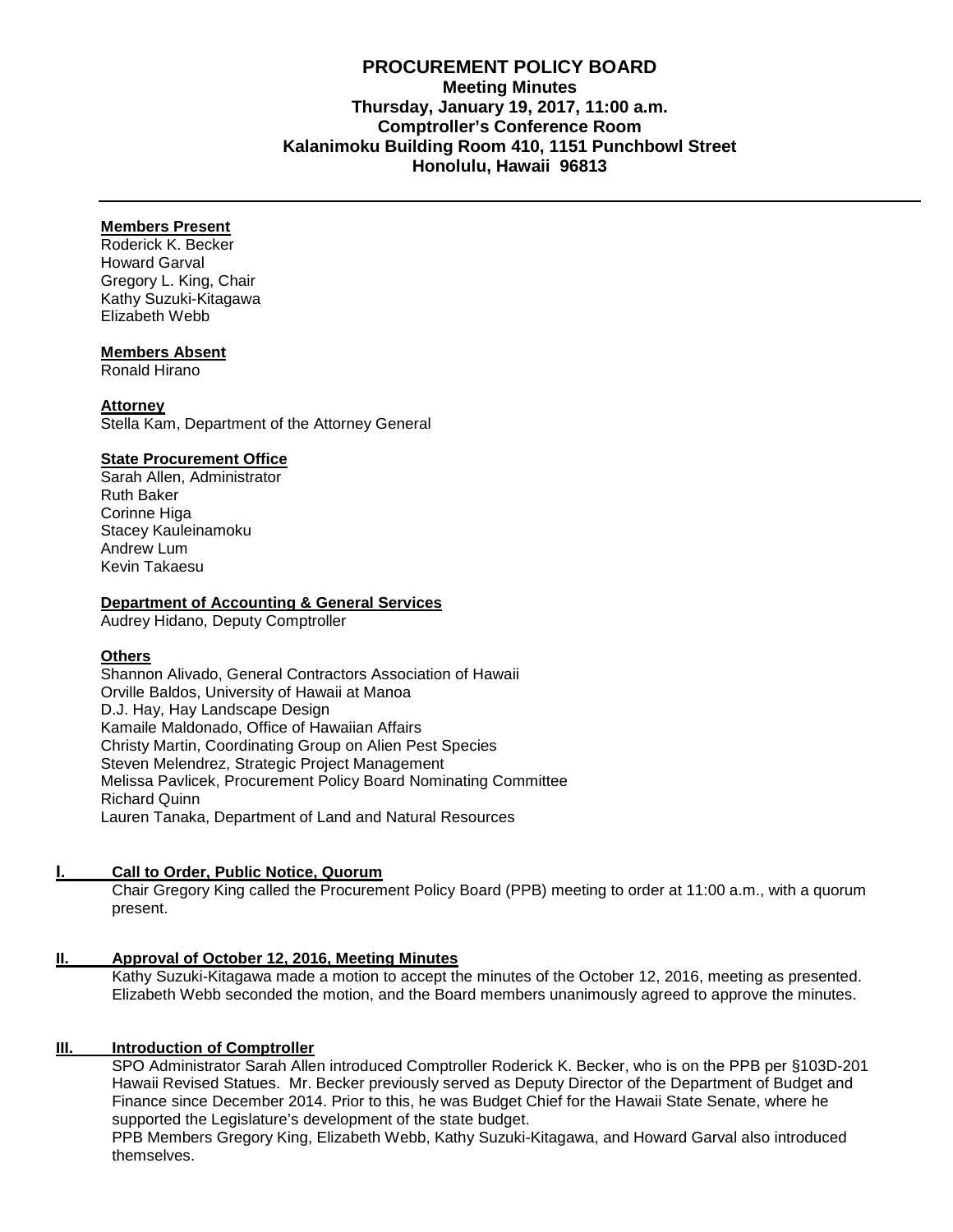## **IV. Procurement Policy Board Officers**

Chair King said that historically the Comptroller is Secretary of the PPB and signs the minutes. Ms. Suzuki-Kitagawa made a motion to appoint Mr. Becker as Secretary. Ms. Webb seconded the motion, and the members unanimously agreed.

The PPB will wait until PPB vacancies are filled before voting on other officers.

## **V. PPB Nominating Committee**

Melissa Pavlicek spoke on behalf of the PPB Nominating Committee (NC), which also consists of Douglas Murdock, Doug Luiz and Ray Soon and reported that three names for each of the three open positions have now been forwarded to the Governor. She shared that the NC faced the challenges of having quorum of three members to review applications, and having a lack of three qualified candidates for the County, Federal and General vacant PPB positions for the Governor's consideration. Without having three qualified names per vacant positions, the entire nomination process is stalled and affects the ability for the PPB to obtain quorum for meetings. She added that it would be helpful to seek guidance from someone in the Department of the Attorney General, and that the NC is more than happy to assist in drafting proposed legislation to address the challenges with the nomination process and candidate qualifications.

# **VI. Act 233, SLH 2015, "Relating to Hawaiian Plants"**

Act 233, SLH 2015, amended the state public procurement code to require that all publicly funded landscaping projects include a minimum percentage of Hawaiian plants, in order to contribute to a Hawaiian sense of place, to reduce the use of non-native invasive plant species, and to support the preservation of Hawaii's cultural and ecological heritage. Section 2 of HB206 HD2, SD1, CD1 allows the purchasing agency to request for an exclusion from the total plant footprint requirement through a process established by the PPB. The SPO is proposing an exclusion process, which will be communicated as guidance through a Procurement Circular from the SPO and a Procurement Directive approved by the PPB.

NOTE: Act 233 mentions that procedures, standards, or guidelines established pursuant to this subsection may be established by board action notwithstanding chapter 91, Administrative Rules. Therefore, this process does not have to be promulgated by Administrative Rules, but instead by implemented through a Procurement Directive and Procurement Circular.

Kamaile Maldonado of the Office of Hawaiian Affairs (OHA) presented background information on Act 233, SLH 2015, including comments/concerns from stakeholders (i.e. Landscape Architects in the industry). PPB members brought up questions and issues regarding the availability and potential substitution of Native Hawaiian plants, as well as enforcement of the law. Ms. Allen and the SPO staff will address issues, including the clarification of the PPB's responsibility in the exclusion process, and the clarification of the term "available." The SPO will adjust the Circular and Directive for clarity and alignment with the Act. OHA will provide a diagram and additional language for the Circular and Directive to provide clarity.

# **VII. HRS Chapter 103F, Purchases of Health and Human Services**

Corinne Higa, SPO Health & Human Services Manager, explained about the proposed changes to HRS Chapter 103F's Hawaii Administrative Rules (HAR) Sections 141 to 144, and 146 to 148, which were distributed to the PPB members at the October 12, 2016, meeting. Ms. Higa explained that HRS 103F does not have interim rules, but requires PPB approval to continue the amendment process. She stated that the proposed amendments were reviewed by the Department of the Attorney General. The rules are still subject to change. Prior to having a public hearing, the SPO will continue the process by posting the proposed amendments on the SPO website, and obtaining feedback from State agencies and the Legislative Reference Bureau.

Mr. Garval made a motion to approve the proposed amendments to 103F HAR. Ms. Suzuki-Kitagawa seconded the motion, the Board members unanimously agreed to approve the motion.